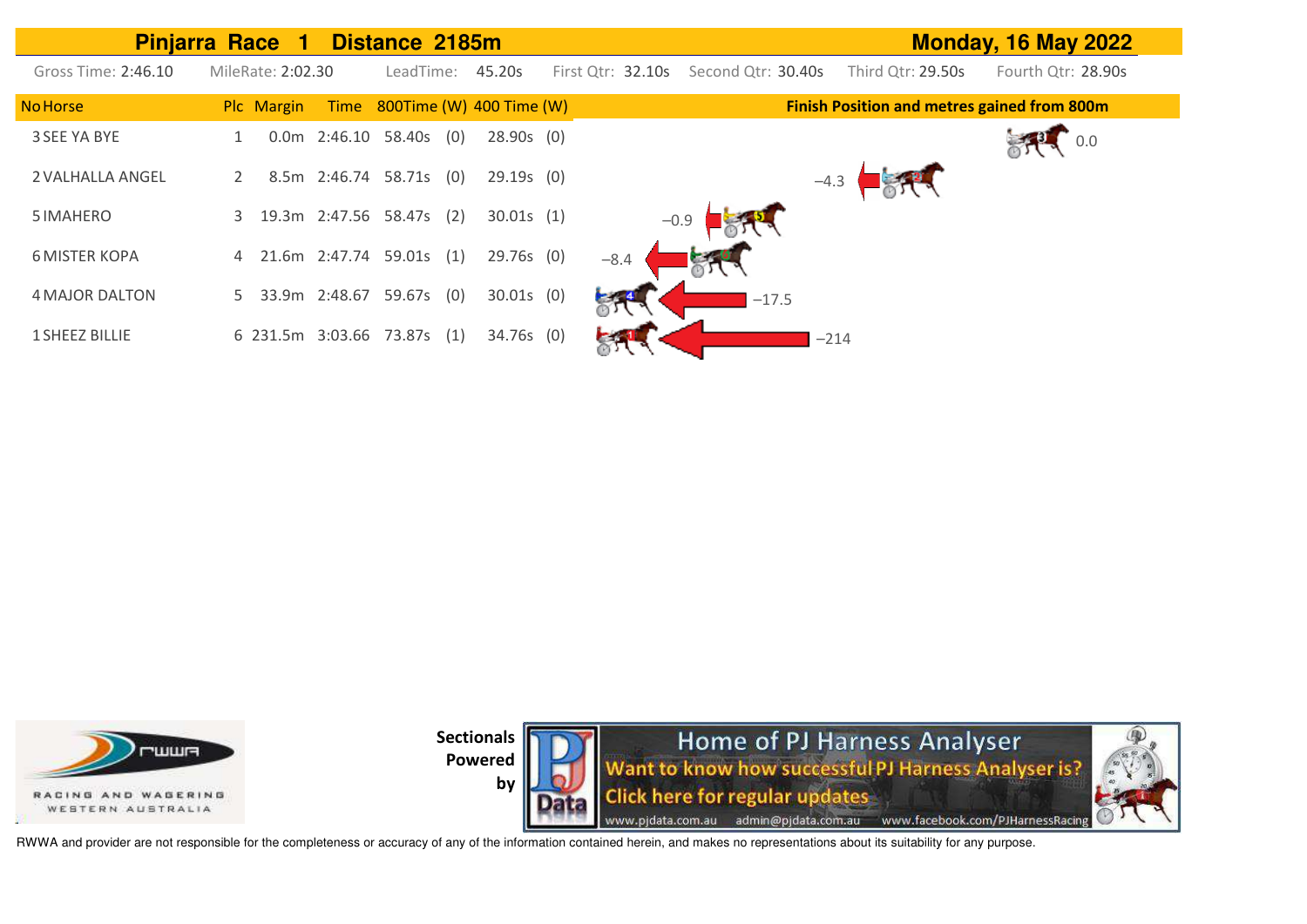



**by** 

Home of PJ Harness Analyser Want to know how successful PJ Harness Analyser is? **Click here for regular updates** www.pjdata.com.au admin@pjdata.com.au www.facebook.com/PJHarnessRacing

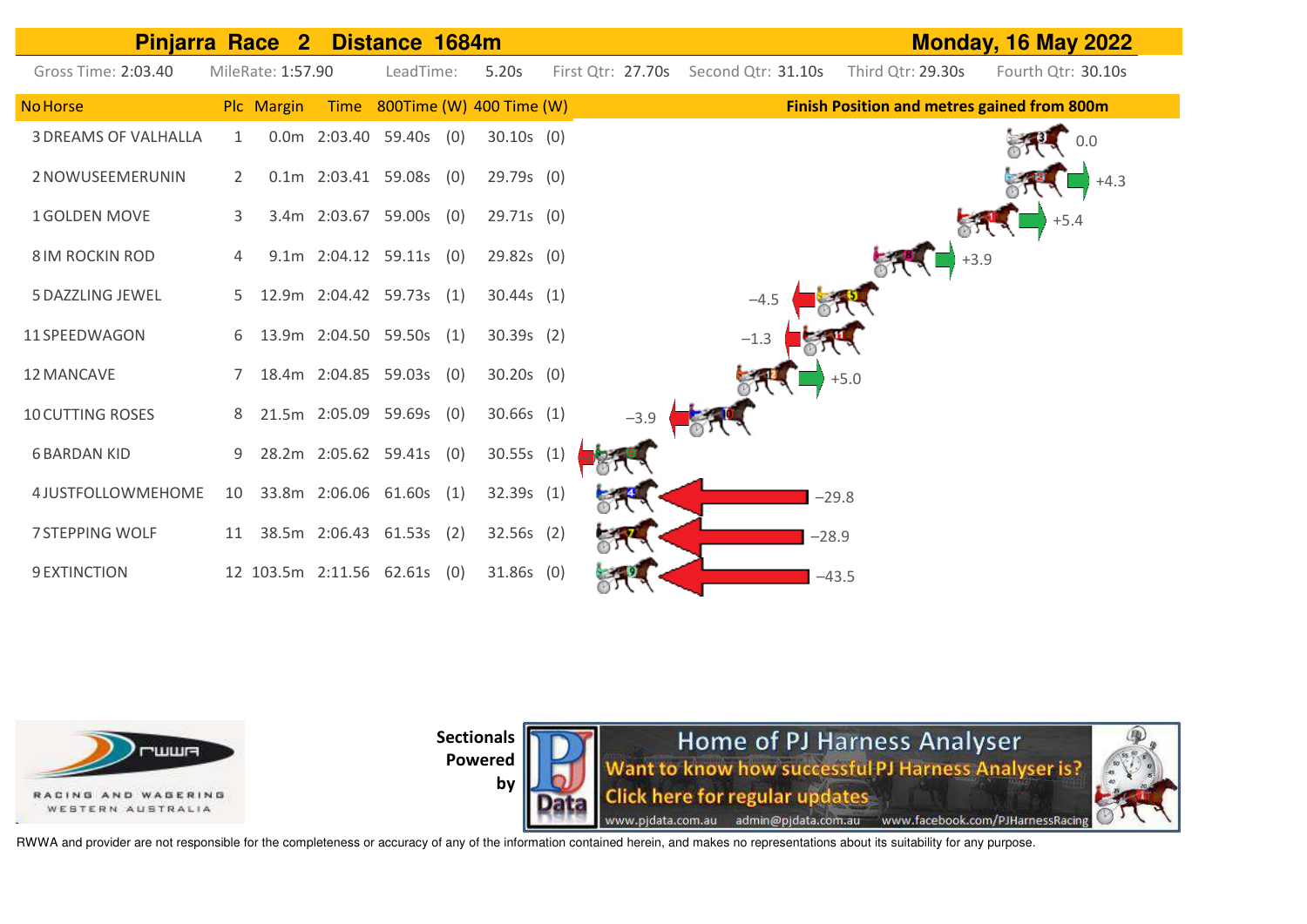| <b>Pinjarra Race</b>     |    | $\mathbf{3}$      |                           | Distance 2185m |                               |                   |                    |         |                   | <b>Monday, 16 May 2022</b>                         |
|--------------------------|----|-------------------|---------------------------|----------------|-------------------------------|-------------------|--------------------|---------|-------------------|----------------------------------------------------|
| Gross Time: 2:42.20      |    | MileRate: 1:59.50 |                           |                | LeadTime: 42.90s              | First Qtr: 31.30s | Second Qtr: 29.80s |         | Third Qtr: 28.60s | Fourth Qtr: 29.60s                                 |
| <b>No Horse</b>          |    | Plc Margin        |                           |                | Time 800Time (W) 400 Time (W) |                   |                    |         |                   | <b>Finish Position and metres gained from 800m</b> |
| 7 PASQUALE               |    |                   | $0.0m$ 2:42.20 58.13s (1) |                | 29.56s(1)                     |                   |                    |         |                   | $+1.0$                                             |
| <b>5 LOUIE THE LIP</b>   | 2  |                   | 5.7m 2:42.64 58.13s (1)   |                | 29.64s(1)                     |                   |                    |         |                   | $+0.9$                                             |
| 2 LEWIS WILLIAM          | 3  |                   | 18.3m 2:43.62 58.86s (0)  |                | 30.24s(1)                     |                   |                    |         |                   |                                                    |
| <b>4 ELEPHANT ROCK</b>   |    |                   | 19.7m 2:43.73 59.31s (0)  |                | $30.64s$ (0)                  | $-15.3$           |                    |         |                   |                                                    |
| 11 GALVINSTON JOHN       | 5  |                   | 19.8m 2:43.74 58.47s (1)  |                | $30.42s$ (2)                  | $-3.8$            |                    |         |                   |                                                    |
| 9 MADDYS NINO            | 6  |                   | 22.2m 2:43.92 59.81s (0)  |                | 31.23s(0)                     |                   |                    |         | $-22.2$           |                                                    |
| <b>10 CHASING COOPER</b> | 7  |                   | 32.4m 2:44.71 59.68s (1)  |                | $30.98s$ (2)                  |                   |                    | $-20.4$ |                   |                                                    |
| 12 MANGO TANGO           | 8  |                   | 47.0m 2:45.85 59.70s (0)  |                | 31.04s(1)                     |                   |                    | $-20.8$ |                   |                                                    |
| <b>6TORREVEAN VELOCE</b> | 9  |                   | 47.9m 2:45.92 59.86s (1)  |                | 31.33s(3)                     |                   |                    | $-22.9$ |                   |                                                    |
| <b>3 ELLEOFAREACTOR</b>  | 10 |                   | 47.9m 2:45.92 60.19s (1)  |                | $31.46s$ (2)                  |                   |                    | $-27.5$ |                   |                                                    |
| <b>1 PASTER TEDESCO</b>  | 11 |                   | 48.2m 2:45.94 60.60s (0)  |                | $31.38s$ (0)                  |                   |                    | $-33.2$ |                   |                                                    |
| 8 KRIPKE                 | 12 |                   | 49.7m 2:46.06 60.32s (0)  |                | 31.58s(1)                     |                   |                    | $-29.3$ |                   |                                                    |



**Sectionals** 

**Powered by** 

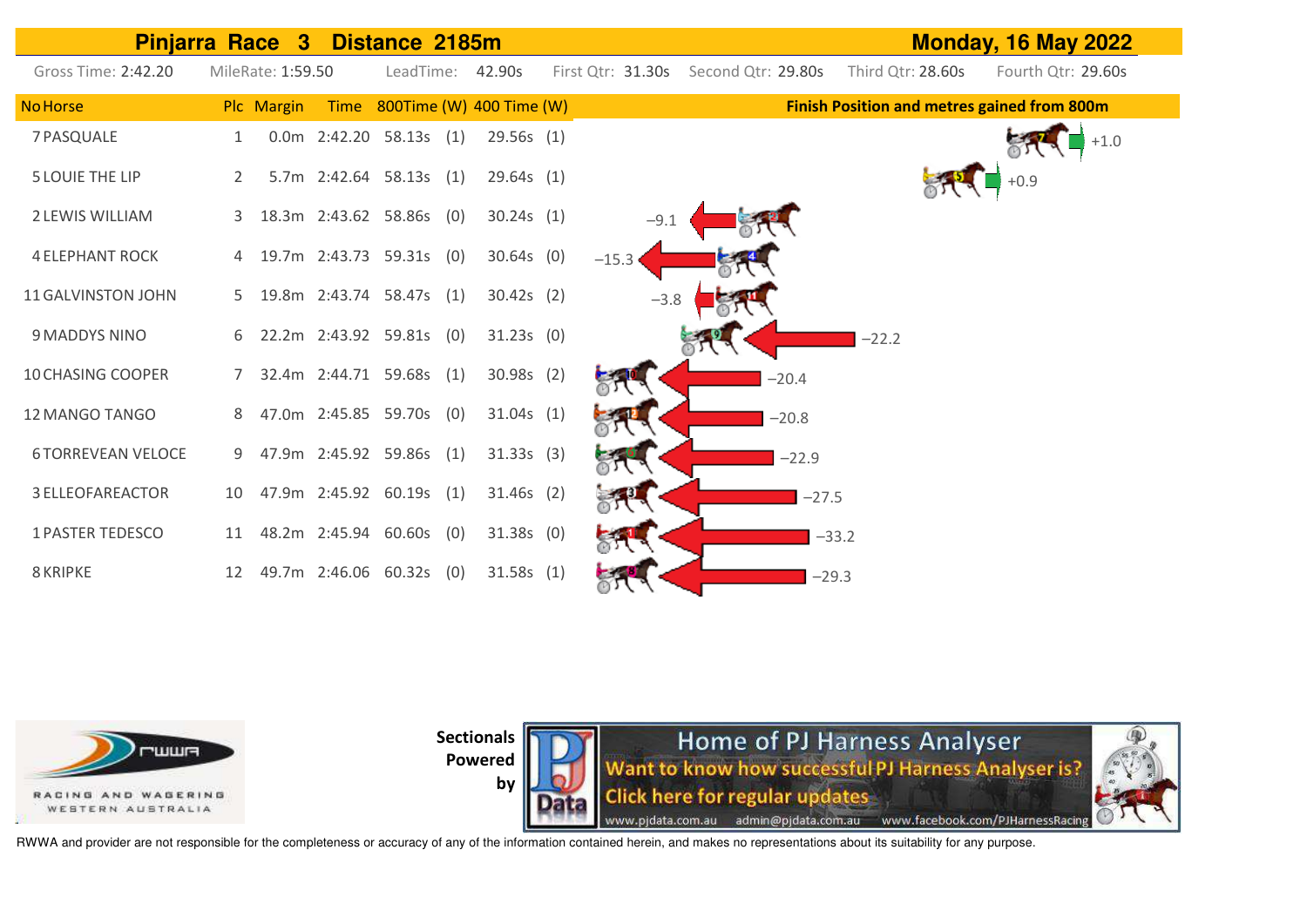



**Sectionals** 



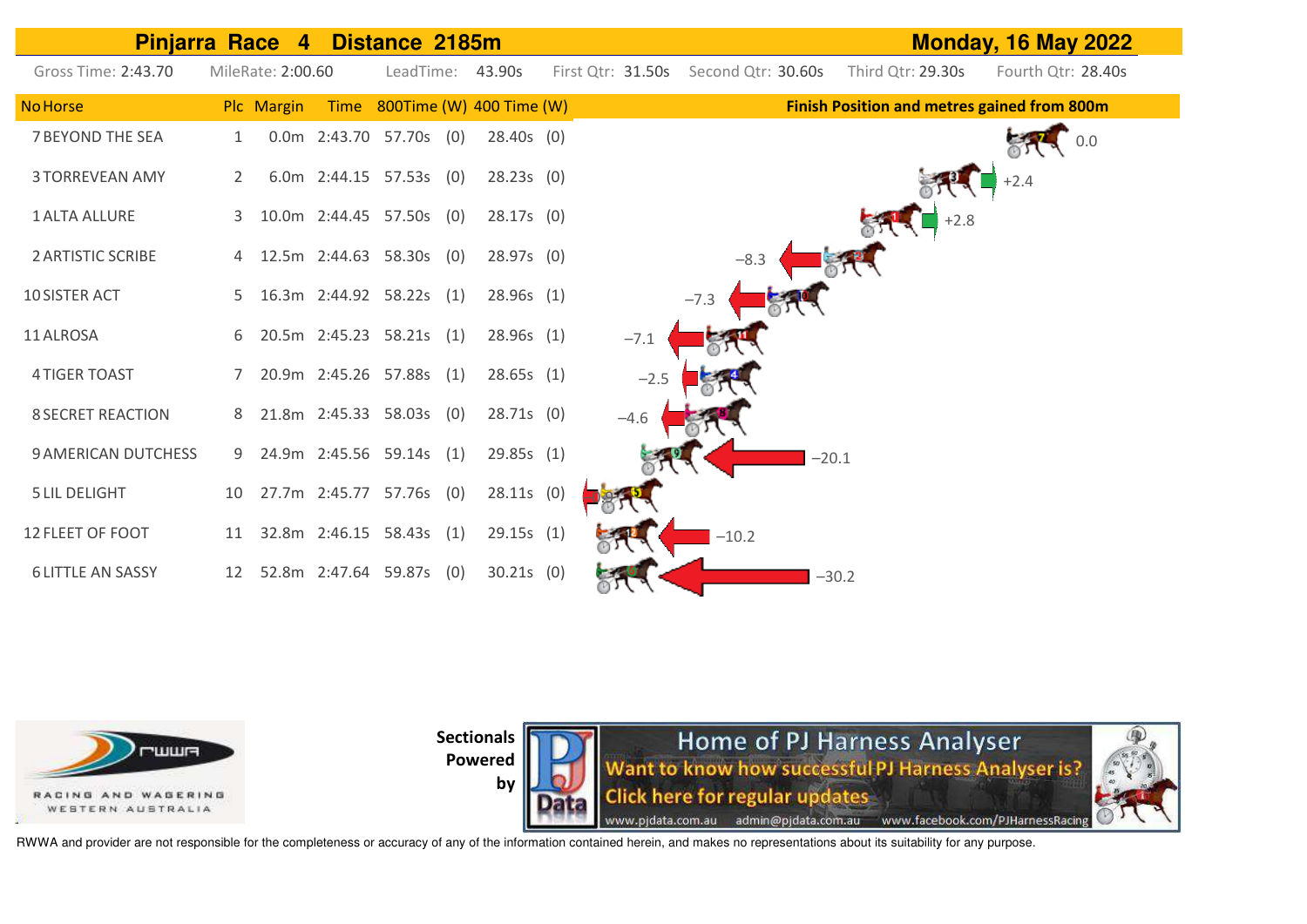|                         | <b>Pinjarra Race</b><br>$\sqrt{5}$      | Distance 2185m                           |                                         | <b>Monday, 16 May 2022</b>                         |
|-------------------------|-----------------------------------------|------------------------------------------|-----------------------------------------|----------------------------------------------------|
| Gross Time: 2:40.00     | MileRate: 1:57.80                       | LeadTime:<br>42.80s                      | First Qtr: 30.00s<br>Second Qtr: 30.20s | Third Qtr: 28.80s<br>Fourth Qtr: 28.20s            |
| <b>No Horse</b>         | Plc Margin                              | Time 800Time (W) 400 Time (W)            |                                         | <b>Finish Position and metres gained from 800m</b> |
| <b>3 STREET HAWK</b>    | $0.0m$ 2:40.00                          | 57.00s<br>$28.20s$ (0)<br>(0)            |                                         |                                                    |
| <b>6 SUNSHINE SWIFT</b> | 17.5m 2:41.30 57.56s (1)<br>$2^{\circ}$ | 28.63s(2)                                | $-7.9$                                  |                                                    |
| <b>1 HES THUNDER</b>    | 3                                       | 18.2m 2:41.35 57.67s (0)<br>$28.69s$ (0) | $-9.4$                                  |                                                    |
| 2 CAMEOS DELIGHT        | 20.5m 2:41.52 58.14s<br>4               | 29.20s (0)<br>(0)                        | $-16.1$                                 |                                                    |
| <b>4 GALACTIC RULER</b> | 20.8m 2:41.54 58.08s<br>5.              | 29.08s(1)<br>(1)                         | $-15.2$                                 |                                                    |
| 5 SONGKRAN              | 22.6m 2:41.67<br>6.                     | 58.50s<br>29.53s(1)<br>(1)               |                                         | $-21.2$                                            |
| 7 CLASSY COLBY          | 24.8m 2:41.84 57.78s<br>$7^{\circ}$     | 28.80s(1)<br>(1)                         |                                         |                                                    |
| 8 FIREPLAY              | 25.2m 2:41.87<br>8                      | 28.86s (0)<br>(0)<br>57.86s              |                                         |                                                    |



**by** 

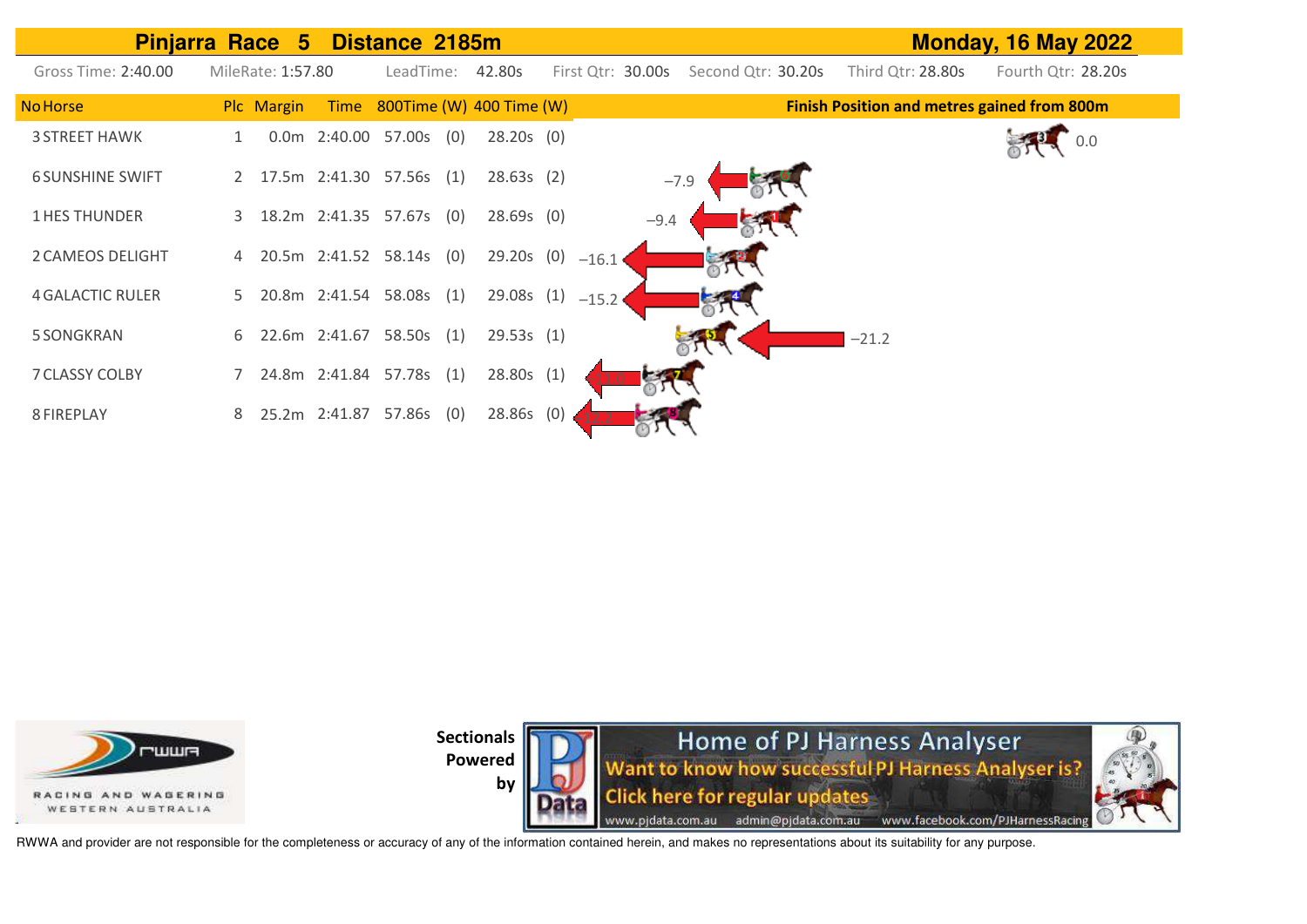| <b>Pinjarra Race 6</b>   |    | Distance 1684m    |                           |           | <b>Monday, 16 May 2022</b>    |                                      |        |                   |                                                    |
|--------------------------|----|-------------------|---------------------------|-----------|-------------------------------|--------------------------------------|--------|-------------------|----------------------------------------------------|
| Gross Time: 2:01.10      |    | MileRate: 1:55.70 |                           | LeadTime: | 5.20s                         | First Qtr: 28.60s Second Qtr: 30.50s |        | Third Qtr: 28.80s | Fourth Qtr: 28.00s                                 |
| <b>No Horse</b>          |    | Plc Margin        |                           |           | Time 800Time (W) 400 Time (W) |                                      |        |                   | <b>Finish Position and metres gained from 800m</b> |
| <b>1 STATE OF HEAVEN</b> | 1  |                   | $0.0m$ 2:01.10 56.80s (0) |           | $28.00s$ (0)                  |                                      |        |                   | 0.0                                                |
| 6 NOMOREPINTSFORYOU      | 2  |                   | $0.1m$ 2:01.11 56.58s (1) |           | 28.01s(1)                     |                                      |        |                   | $+3.1$                                             |
| 8 CALL TO ARMS           | 3  |                   | 2.1m 2:01.25 56.62s (0)   |           | 27.85s(0)                     |                                      |        |                   | $+2.5$                                             |
| <b>5 REGAL AURA</b>      | 4  |                   | 3.1m 2:01.33 56.50s (1)   |           | 27.88s(1)                     |                                      |        |                   | $+4.3$                                             |
| <b>9 DYNAMITE DOLLY</b>  | 5. |                   | 4.9m 2:01.46 56.51s (0)   |           | 27.76s (0)                    |                                      |        |                   | $+4.1$                                             |
| <b>7 FORBIDDEN JEWEL</b> | 6  |                   | 8.5m 2:01.73 56.48s (0)   |           | 27.71s(0)                     |                                      |        |                   | $+4.5$                                             |
| <b>4 CHANCE ECLIPSE</b>  |    |                   | 10.9m 2:01.90 56.36s (0)  |           | 27.70s(1)                     |                                      |        | $+6.3$            |                                                    |
| <b>2 ROCKSTAR REBEL</b>  | 8  |                   | 12.1m 2:01.99 56.82s (1)  |           | 28.10s(1)                     |                                      | $-0.3$ |                   |                                                    |
| <b>3 ALL AUSSIE MACH</b> | 9  |                   | 14.5m 2:02.17 56.31s (0)  |           | 27.73s(0)                     |                                      |        | $+6.9$            |                                                    |
| <b>11 MAJOR FREEWAY</b>  | 10 |                   | 14.7m 2:02.18 56.47s (2)  |           | 28.70s (2)                    |                                      |        | $+4.7$            |                                                    |
| <b>10 BEYOND BLING</b>   | 11 |                   | 17.8m 2:02.41 56.90s (1)  |           | 28.50s(2)                     |                                      |        |                   |                                                    |
| <b>12 ADDA SOMETHING</b> | 12 |                   | 25.6m 2:02.98 56.84s (1)  |           | 29.23s(3)                     |                                      |        |                   |                                                    |



**by** 

**Home of PJ Harness Analyser**<br>Want to know how successful PJ Harness Analyser is? **Click here for regular updates** www.pjdata.com.au admin@pjdata.com.au www.facebook.com/PJHarnessRacing

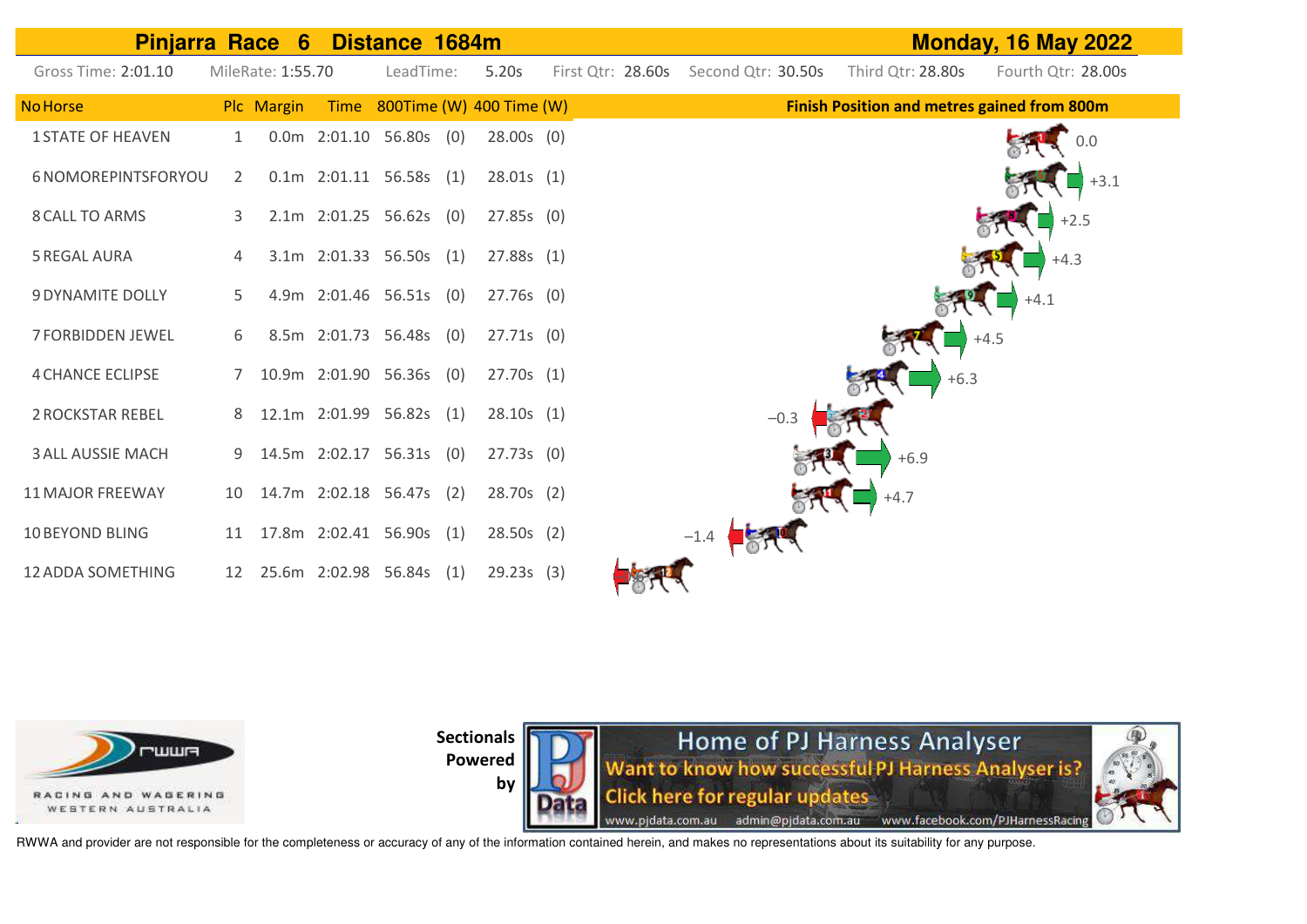







RWWA and provider are not responsible for the completeness or accuracy of any of the information contained herein, and makes no representations about its suitability for any purpose.

**by**